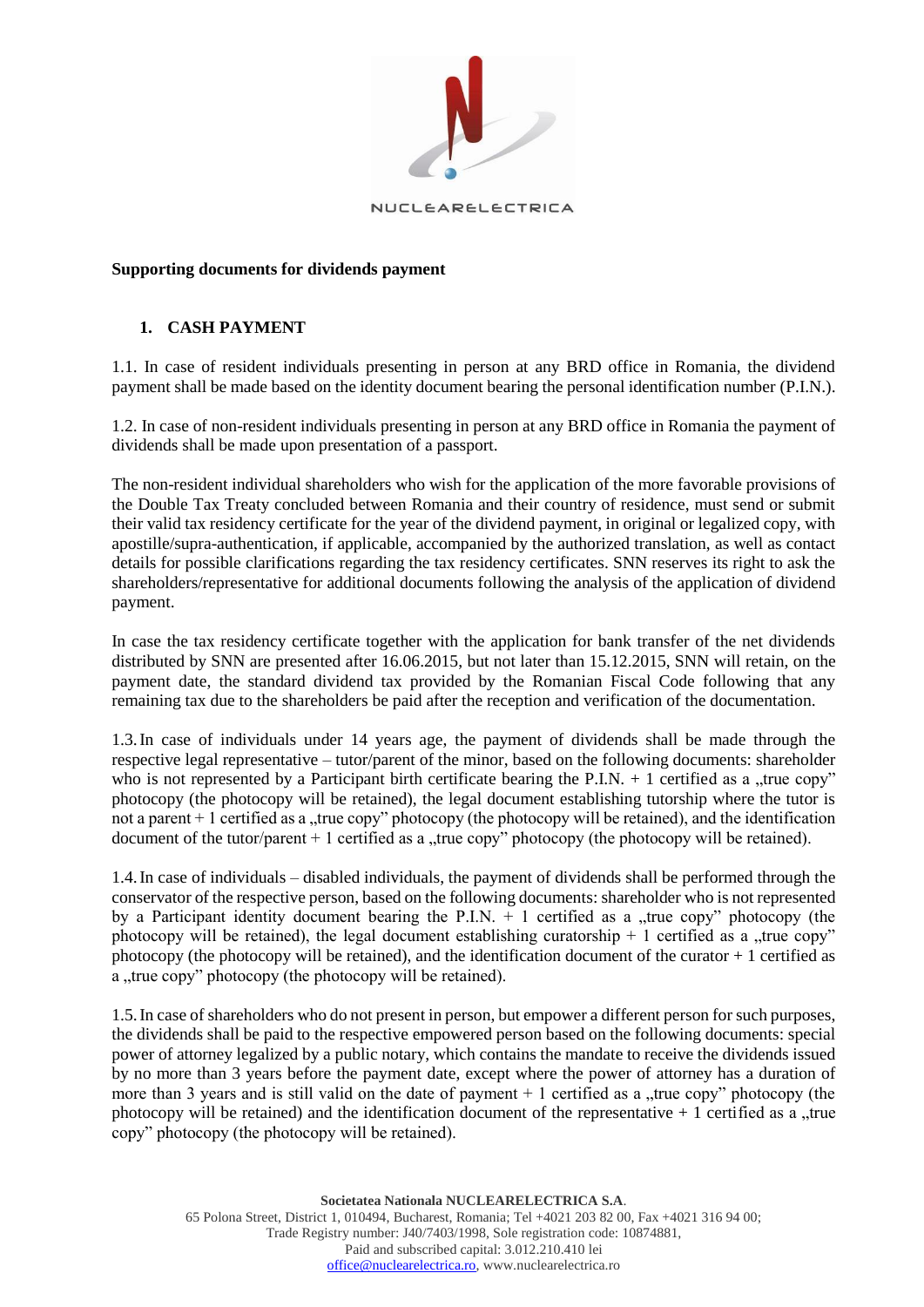1.6.The documents in a foreign language shall be submitted with a certified Romanian translation, and documents in a foreign language issued by a foreign authority shall be apostilled/superlegalized, as applicable

1.7.As per the new legal provisions, payments shall not be authorized based on certificates of inheritance and neither to the shareholders whose identification data does not match the documents presented at the cash desk or the ones registered with the payment agent. In case the Shareholders' Registry on 08.06.2015 includes deceased persons, the dividends will be paid only after the request of the heir(s) and the registration at the Depozitarul Central of the direct transfer of ownership on the securities as an effect of succession, as per the legal applicable regime, as well as after the update of the information in the registry of the payment agent, following the request of Depozitarul Central. In case a shareholder is not included in the shareholders' database owned by the payment agent BRD, the shareholder is kindly asked to contact Depozitarul Central in order to remedy the situation.

## **2. PAYMENT BY BANK TRANSFER**

2.1. Individual shareholders, in person or by legal or conventional representative, shall submit the attached form, indicating the bank and bank account (IBAN code) opened in the shareholder's name (the template is available on SNN's websit[e www.nuclearelectrica.ro](http://www.nuclearelectrica.ro/) Investors Relations section, on the website of BRD [www.brd.ro](http://www.brd.ro/) and on the website of Depozitarul Central [www.depozitarulcentral.ro\)](http://www.depozitarulcentral.ro/) accompanied by:

- $\triangleright$  a copy of the valid identification document containing the personal identification number certified as a "true copy" by the holder;
- $\triangleright$  bank account excerpt or another original document issued by the bank (signed and stamped) whereby the bank certifies the existence of the account in the name of the shareholder and indicates the related IBAN code, **in original**;
- $\triangleright$  a copy of the documents certifying the quality of the signatory as legal or conventional representative, if applicable – certified as a **"true copy**" by the holder;
- $\triangleright$  the non-resident individuals seeking the application of the more favorable provisions of the convention on the avoidance of double taxation between Romania and their country of residence shall submit a valid tax residence certificate for the year of the dividend payment, in original or legalized copy, apostilled/superlegalized, if applicable, accompanied by a Romanian authorized translation as well as contact details for possible clarifications regarding the tax residency certificates.

2.2. Legal persons/other entities shareholders, by legal or conventional representative, shall submit the attached form, indicating the bank and bank account (IBAN code) opened on the name of the shareholder (the template is available on SNN's website [www.nuclearelectrica.ro](http://www.nuclearelectrica.ro/) Investors Relations section, on the website of BRD [www.brd.ro](http://www.brd.ro/) and on the website of Depozitarul Central [www.depozitarulcentral.ro\)](http://www.depozitarulcentral.ro/), accompanied by:

- $\triangleright$  A copy of the registration certificate certified as a "**true copy**" by the holder;
- $\triangleright$  A copy of the document attesting the capacity of legal representative of the company (confirmation of company's details issued by the Trade Register/the equivalent entity – for foreign entities) certified as a "**true copy**" by the holder;
- $\triangleright$  A copy of the documents attesting the capacity as a conventional representative of the signatory of the request, if applicable - certified as a "**true copy**" by the holder;
- $\triangleright$  Bank account excerpt or another original document (signed and stamped) whereby the bank certifies the existence of the account in the name of the shareholder – legal person and indicating the related IBAN code;
- $\triangleright$  The non-resident legal persons seeking the application of the more favorable provisions of the convention on the avoidance of double taxation between Romania and their country of residence shall submit a valid tax residence certificate for the year of the dividend payment, in original or legalized copy, apostilled/superlegalized, if applicable, accompanied by a Romanian authorized translation as well as contact details for possible clarifications regarding the tax residency certificates.